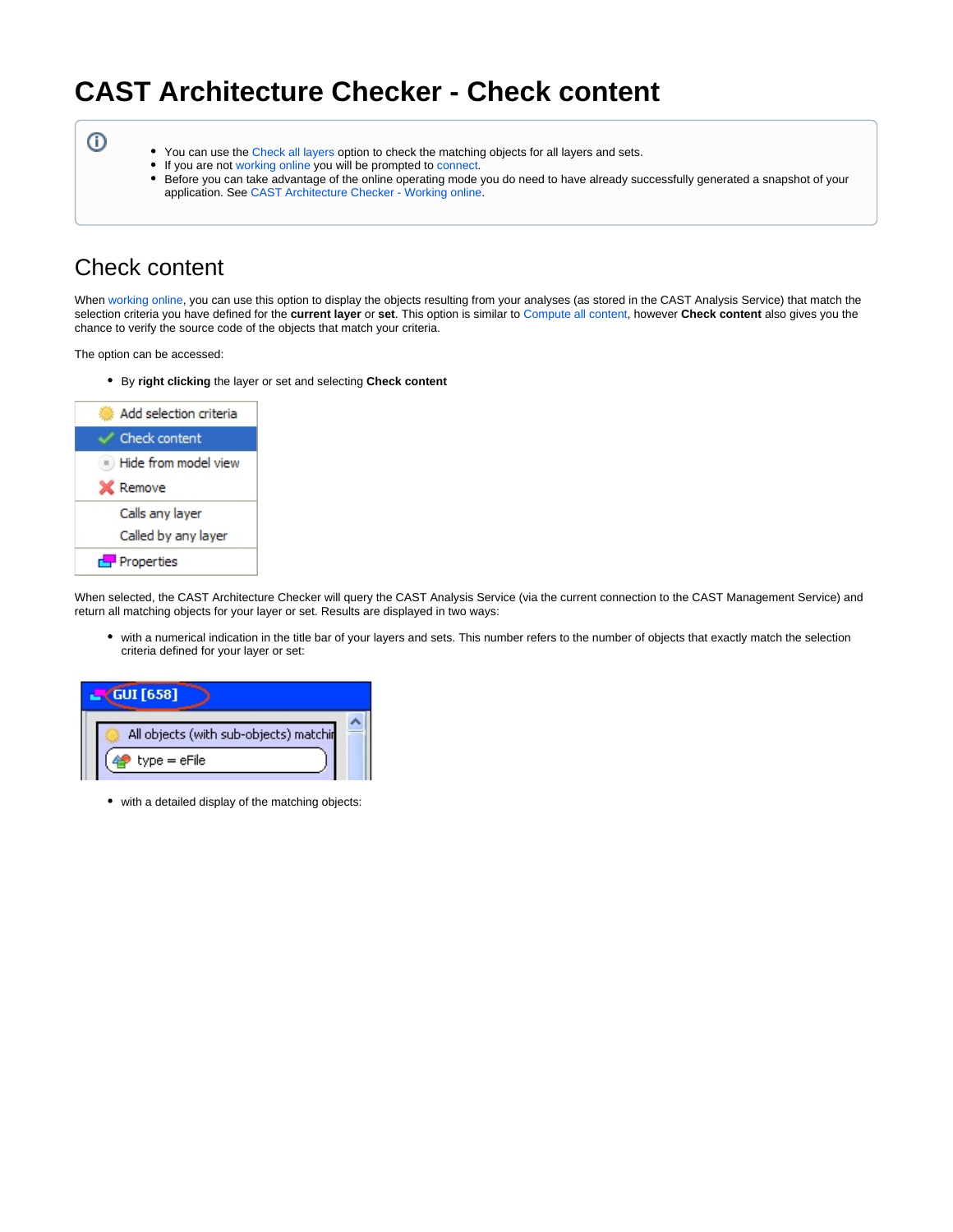| Name          | 56<br>Type       | Full name<br>77             | Y |
|---------------|------------------|-----------------------------|---|
| Invoice       | <b>SQL Table</b> | CEMAES.CASTPUBSInvoice      |   |
| Invoice Line  | SQL Table        | CEMAES.CASTPUBSInvoice Line |   |
| Order_Line    | SQL Table        | CEMAES.CASTPUBSOrder Line   |   |
| <b>Orders</b> | SQL Table        | CEMAES.CASTPUBSOrders       |   |
| Stock         | SQL Table        | CEMAES.CASTPUBSStock        |   |
| Stock Line    | SQL Table        | CEMAES.CASTPUBSStock Line   |   |
| authors       | SQL Table        | CEMAES.CASTPUBSauthors      |   |
| discounts     | SQL Table        | CEMAES.CASTPUBSdiscounts    |   |
| publishers    | SQL Table        | CEMAES.CASTPUBSpublishers   |   |
| roysched      | SQL Table        | CEMAES.CASTPUBSroysched     |   |
| sales         | SQL Table        | CEMAES.CASTPUBSsales        |   |
| salesdetail   | SQL Table        | CEMAES.CASTPUBSsalesdetail  |   |
| stores        | SQL Table        | CEMAES.CASTPUBSstores       |   |
| titleauthor   | SQL Table        | CEMAES.CASTPUBStitleauthor  |   |
| titles        | SQL Table        | CEMAES.CASTPUBStitles       |   |

An explanation of each option is listed below:

| <b>Column headings</b> | Name             | Object's short name as saved in the CAST Analysis Service                                                                                                                                                                                                                                                                                                                                                                                                                                                                                                                                                                              |
|------------------------|------------------|----------------------------------------------------------------------------------------------------------------------------------------------------------------------------------------------------------------------------------------------------------------------------------------------------------------------------------------------------------------------------------------------------------------------------------------------------------------------------------------------------------------------------------------------------------------------------------------------------------------------------------------|
|                        | <b>Type</b>      | Object type as defined by CAST's meta-model.                                                                                                                                                                                                                                                                                                                                                                                                                                                                                                                                                                                           |
|                        | <b>Full Name</b> | Object's full name as saved in the CAST Analysis Service                                                                                                                                                                                                                                                                                                                                                                                                                                                                                                                                                                               |
| View sourcel           |                  | Use this option to view the source code of the selected object as stored in the CAST Analysis<br>Service. The source code will be displayed in the <b>Source Code tab</b> (see Main window for more<br>information).<br><b>Notes</b><br>- This option is only visible if you select a violation.<br>- This option relies on the CAST Management Studio option <b>Always upload Source Code for</b><br>viewing in CAST Dashboard being set to true (this is the default position).<br>- Some items listed are in fact folder items or maybe part of a compiled JAR file (for example),<br>and as such their source code is not visible. |

#### View source code

If you would like to see the source code that forms an object please see [View source code.](https://doc.castsoftware.com/display/DOCCOM/CAST+Architecture+Checker+-+View+source+code)

### Dialog box hints

The following hints pertain to the List of objects dialog box displayed when you use the **Check content** option.

- The **List of Objects dialog box** (displayed when the **Check content** option is actioned) is non-modal, in other words, when displayed, it does not block you from continuing to work on your Architecture Model. This is useful if you want to check the contents of other Layers or Sets in your Architecture Model - the results displayed in the dialog box will update when you action the **Check content** option on a different Layer or Set.
- You can drag and drop one or multiple objects listed in the dialog box direct into an existing Layer or Set. Doing so will cause the creation of a criteria that will match the selected objects based on their full name.
- If the dialog box is left open when the Management Service connection or the selected Application changes, the **View source** button in the dialog box will cease to function